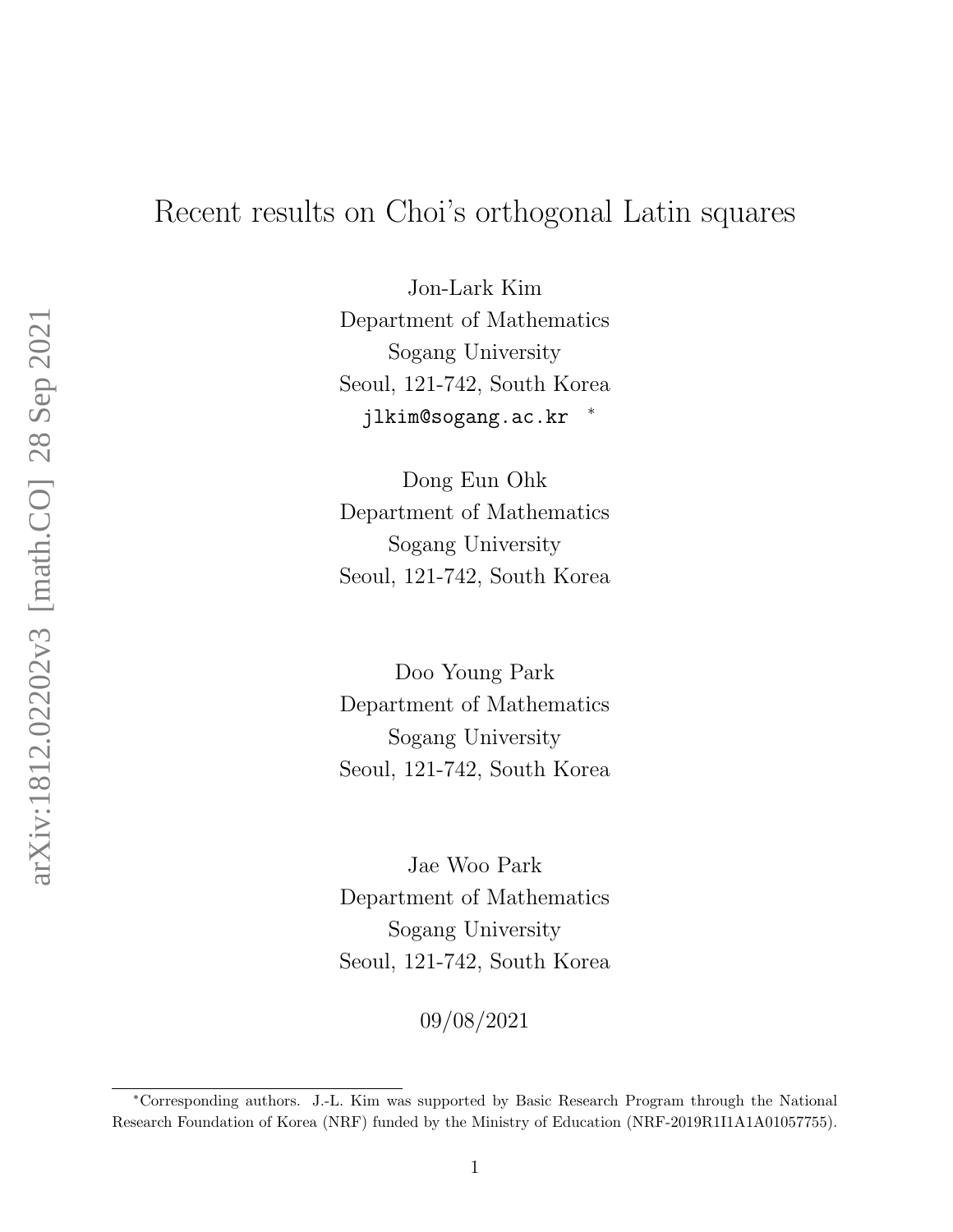#### Abstract

Choi Seok-Jeong studied Latin squares at least 60 years earlier than Euler although this was less known. He introduced a pair of orthogonal Latin squares of order 9 in his book. Interestingly, his two orthogonal non-double-diagonal Latin squares produce a magic square of order 9, whose theoretical reason was not studied. There have been a few studies on Choi's Latin squares of order 9. The most recent one is Ko-Wei Lih's construction of Choi's Latin squares of order 9 based on the two  $3 \times 3$  orthogonal Latin squares. In this paper, we give a new generalization of Choi's orthogonal Latin squares of order 9 to orthogonal Latin squares of size  $n^2$  using the Kronecker product including Lih's construction. We find a geometric description of Choi's orthogonal Latin squares of order 9 using the dihedral group  $D_8$ . We also give a new way to construct magic squares from two orthogonal non-double-diagonal Latin squares, which explains why Choi's Latin squares produce a magic square of order 9.

Key Words: Choi Seok-Jeong, Koo-Soo-Ryak, Latin squares, magic squares

AMS subject classification: 05B15, 05B20

# 1 Introduction

A Latin square of order n is an  $n \times n$  array in which n distinct symbols are arranged so that each symbol occurs once in each row and column. This Latin square is one of the most interesting mathematical objects. It can be applied to a lot of branches of discrete mathematics including finite geometry, coding theory and cryptography [\[4\]](#page-14-0), [\[8\]](#page-14-1). In particular, orthogonal Latin squares have been one of the main topics in Latin squares. The superimposed pair of two orthogonal Latin squares is also called a Graeco-Latin sqaure by Leonhard Euler (1707- 1783) in 1776 [\[5\]](#page-14-2). It is known that the study of Latin squares was researched by Euler in the 18th century. However the Korean mathematician, Choi Seok-Jeong [Choi is a family name] (1646-1715) already studied Latin squares at least 60 years before Euler's work. A pair of two orthogonal Latin squares of order 9 was introduced in Koo-Soo-Ryak (or Gusuryak) written by Choi Seok-Jeong. The Koo-Soo-Ryak was listed as the first literature on Latin squares in the Handbook of Combinatorial Designs [\[3\]](#page-14-3).

Let K be the matrix form of the superimposed Latin square of order 9 from Koo-Soo-Ryak: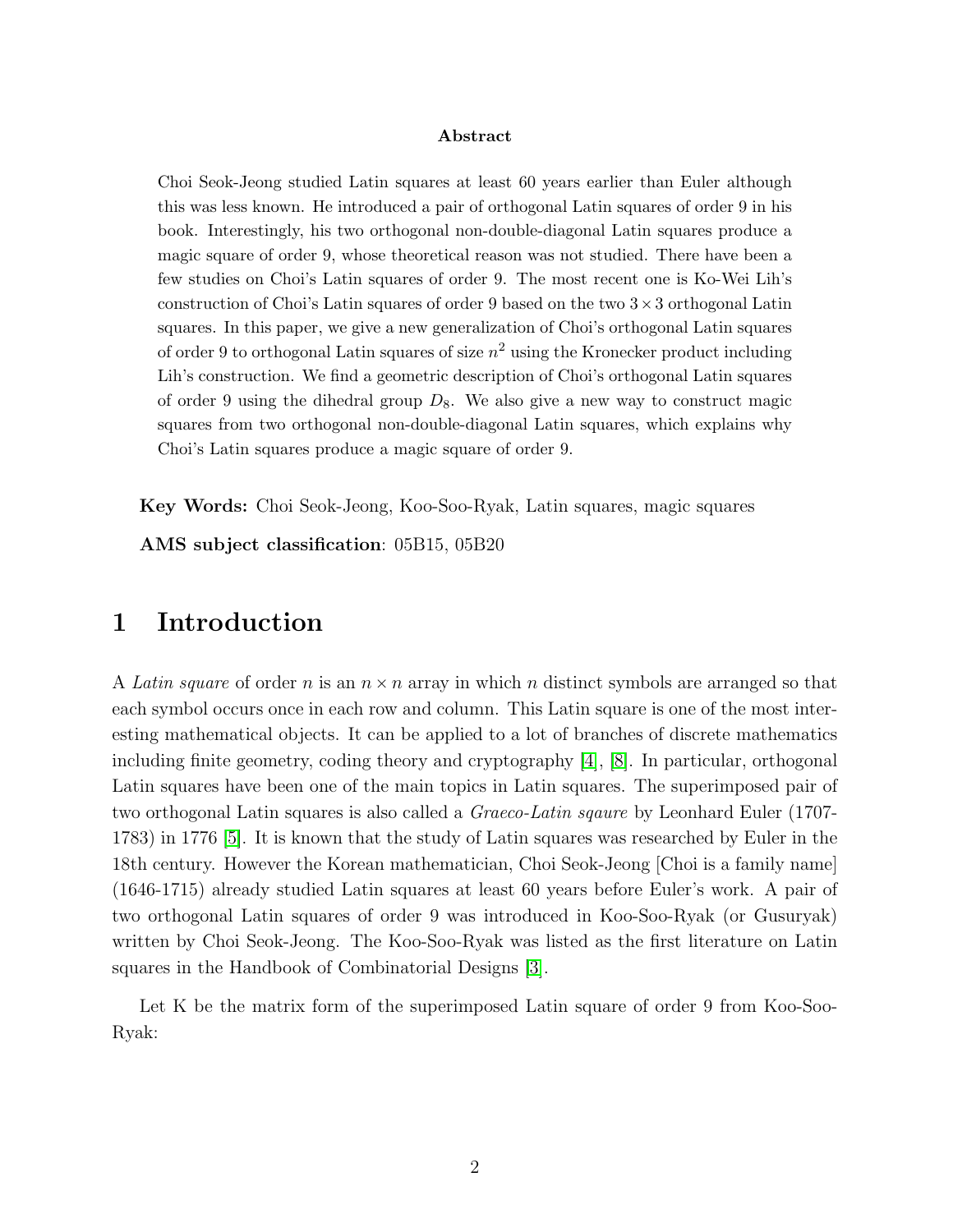$$
(5,1) (6,3) (4,2) (8,7) (9,9) (7,8) (2,4) (3,6) (1,5) (4,3) (5,2) (6,1) (7,9) (8,8) (9,7) (1,6) (2,5) (3,4) (6,2) (4,1) (5,3) (9,8) (7,7) (8,9) (3,5) (1,4) (2,6) (2,7) (3,9) (1,8) (5,4) (6,6) (4,5) (8,1) (9,3) (7,2) 
$$
K = (1,9) (2,8) (3,7) (4,6) (5,5) (6,4) (7,3) (8,2) (9,1) (3,8) (1,7) (2,9) (6,5) (4,4) (5,6) (9,2) (7,1) (8,3) (8,4) (9,6) (7,5) (2,1) (3,3) (1,2) (5,7) (6,9) (4,8) (7,6) (8,5) (9,4) (1,3) (2,2) (3,1) (4,9) (5,8) (6,7) (9,5) (7,4) (8,6) (3,2) (1,1) (2,3) (6,8) (4,7) (5,9)
$$
$$

Then we can separate K into two Latin squares L and N. To get a visible effect, let us color in each square.



Figure 1: A colored two Latin squares  $L$  and  $N$ , respectively

We paint colors for each numbers,  $1, 2, \dots, 9$ . In details,  $1, 2, 3$  are colored in red,  $4, 5, 6$ are colored in green, and 7, 8, 9 are colored in blue. Then we observe that the Latin squares have self-repeating patterns. This simple structure of Choi's Latin squares motivates some generalization of his idea. We generalize Choi's Latin squares in three directions: the Kronecker product approach, the Dihedral group approach, and magic squares from Choi's Latin squares.

In this paper, we give a new generalization of Choi's orthogonal Latin squares of order 9 to orthogonal Latin squares of size  $n^2$  using the Kronecker product including Lih's con-struction [\[8\]](#page-14-1). There has been some attempt that the dihedral group  $D_8$  acts on the Latin squares [\[10\]](#page-14-4). We find a geometric description of Choi's orthogonal Latin squares of order 9 using  $D_8$ . We also give a new way to construct magic squares from two orthogonal nondouble-diagonal Latin squares, which explains why Choi's Latin squares produce a magic square of order 9.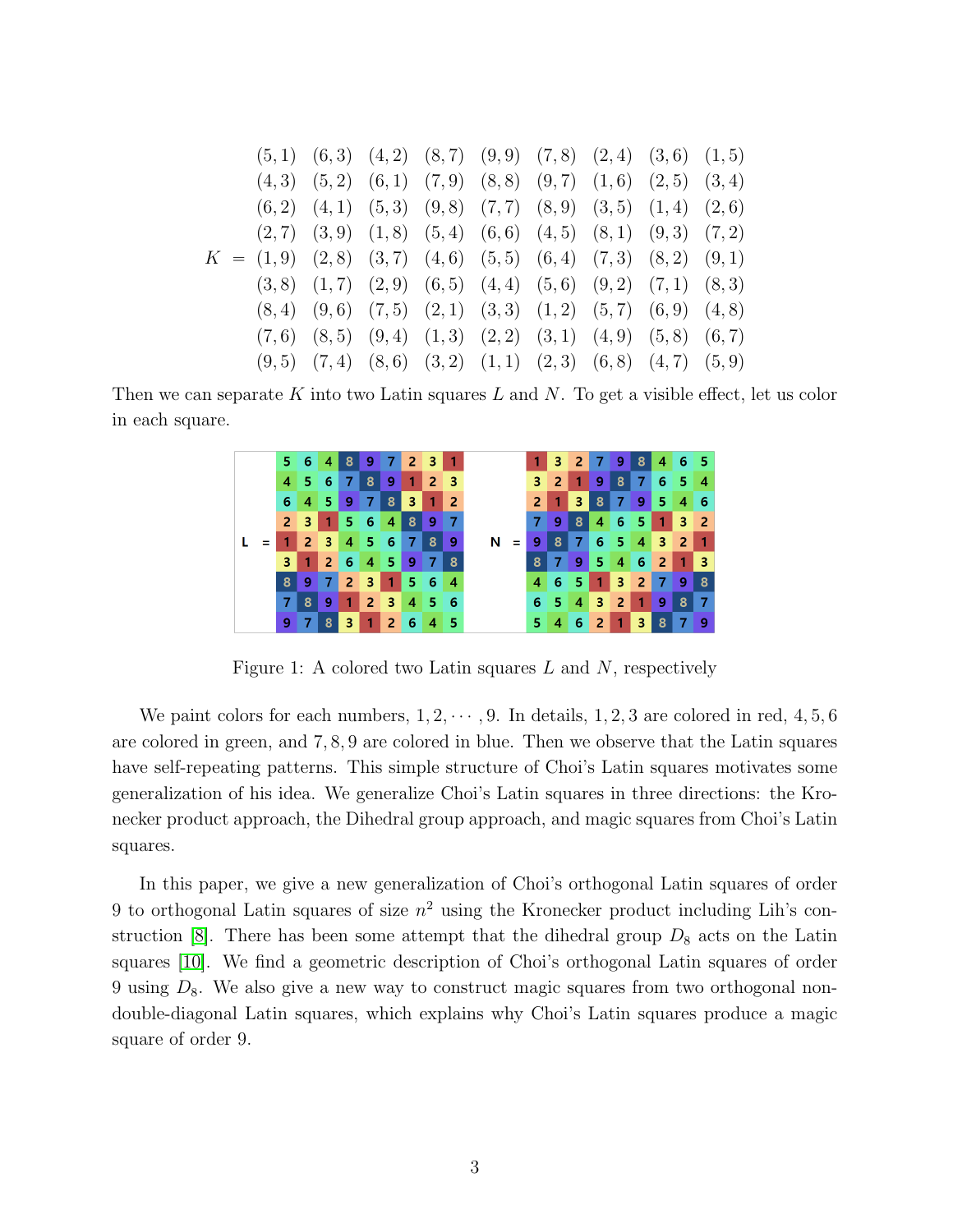# 2 A generalization of Choi's orthogonal Latin squares

**Definition 1.** ([\[8\]](#page-14-1)) Let  $A = (a_{ij})$  be a Latin square of order  $n(i, j \in \{1, 2, \dots, n\})$  and  $B = (b_{st})$  be a Latin square of order  $m(s, t \in \{1, 2, \dots, m\})$ . Then the Kronecker product of A and B, which is an  $mn \times mn$  square  $A \otimes B$  given by

$$
(a_{11}, B) (a_{12}, B) \cdots (a_{1n}, B)
$$
  

$$
A \otimes B = \begin{pmatrix} a_{21}, B) & (a_{22}, B) & \cdots & (a_{2n}, B) \\ \vdots & \vdots & \ddots & \vdots \\ (a_{n1}, B) & (a_{n2}, B) & \cdots & (a_{nn}, B) \end{pmatrix}
$$

where  $(a_{ij}, B)$  is the  $m \times m$  square

$$
(a_{ij}, b_{11}) \quad (a_{ij}, b_{12}) \quad \cdots \quad (a_{ij}, b_{1m})
$$

$$
(a_{ij}, B) = \begin{cases} (a_{ij}, b_{21}) & (a_{ij}, b_{22}) & \cdots & (a_{ij}, b_{2m}) \\ \vdots & \vdots & \ddots & \vdots \\ (a_{ij}, b_{m1}) & (a_{ij}, b_{m2}) & \cdots & (a_{ij}, b_{mm}) \end{cases}
$$

**Lemma 2.1.** ([\[8\]](#page-14-1))  $A \otimes B$  is a Latin square if A and B are both Latin squares.

<span id="page-3-0"></span>**Theorem 2.2.** ([\[8\]](#page-14-1)) If two Latin squares  $A_1$  and  $A_2$  of order n are orthogonal and two Latin squares  $B_1$  and  $B_2$  of order m are orthogonal, then  $A_1 \otimes B_1$  and  $A_2 \otimes B_2$  of order mn are orthogonal.

Now it is natural to substitute  $m(a_{ij} - 1) + b_{kl}$  for the entry  $(a_{ij}, b_{kl})$  in  $A \otimes B$ . Thus we define the substituted Kronecker product  $\otimes_S$  of two Latin squares A and B by the following block matrix

$$
A \otimes_{S} B = \begin{bmatrix} (m(a_{11}-1) \times N_m + B) & \cdots & (m(a_{1n}-1) \times N_m + B) \\ \vdots & \ddots & \vdots \\ (m(a_{n1}-1) \times N_m + B) & \cdots & (m(a_{nn}-1) \times N_m + B) \end{bmatrix}
$$

where  $A = (a_{ij})$  is a matrix of order n, B is a matrix of order m, and  $N_m$  is the  $m \times m$ all-ones matrix.

Let us return to Latin squares. Judging from Figure 1, we can expect that  $L$  is closely related to a Latin square of order 3. Let

$$
A_3 = (a_{ij}) = \begin{pmatrix} 2 & 3 & 1 \\ 1 & 2 & 3 \\ 3 & 1 & 2 \end{pmatrix}
$$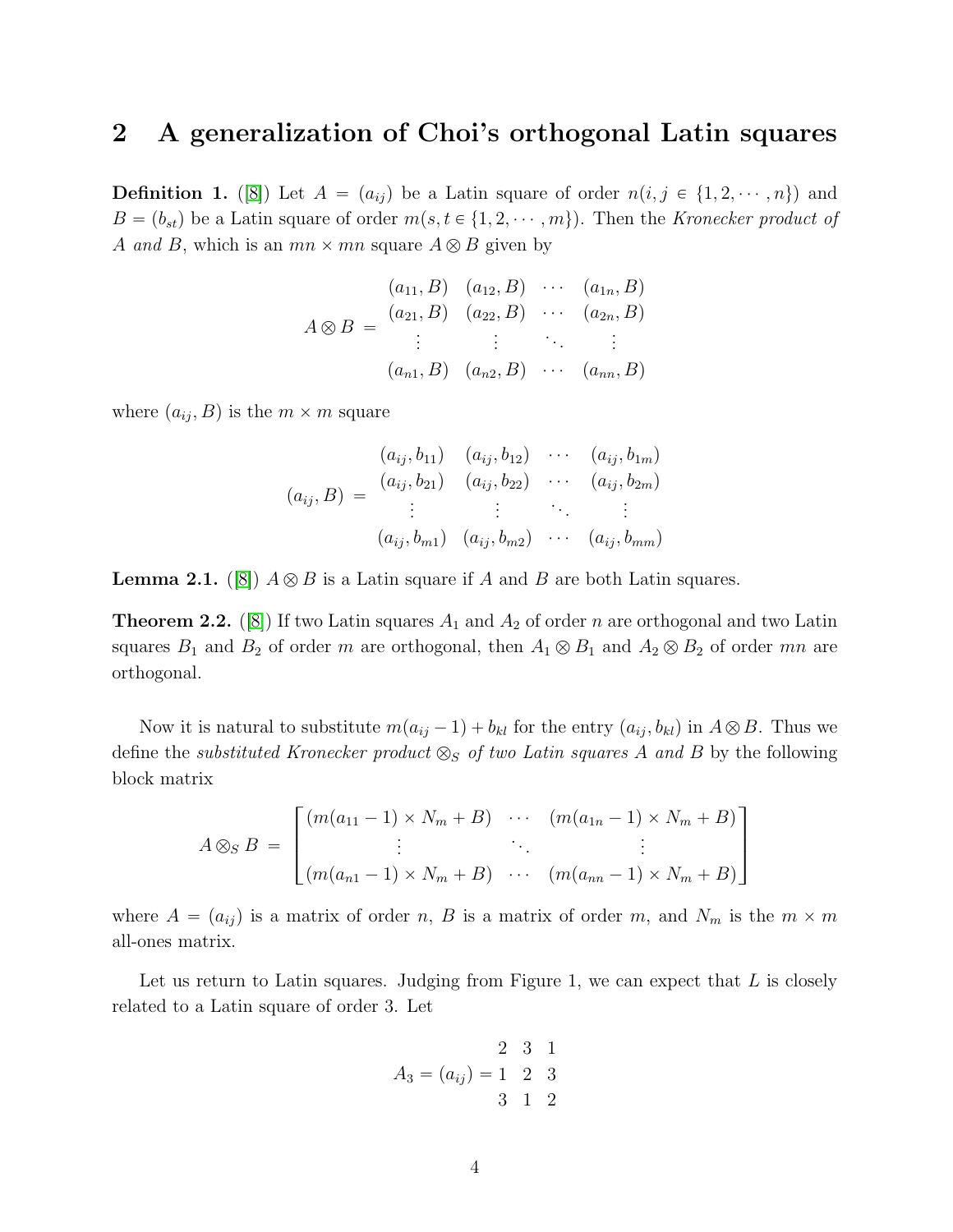Then the following block matrix

$$
\begin{bmatrix}\n(3(a_{11}-1) \times N_3 + A_3) & (3(a_{12}-1) \times N_3 + A_3) & (3(a_{13}-1) \times N_3 + A_3) \\
(3(a_{21}-1) \times N_3 + A_3) & (3(a_{22}-1) \times N_3 + A_3) & (3(a_{23}-1) \times N_3 + A_3) \\
(3(a_{31}-1) \times N_3 + A_3) & (3(a_{32}-1) \times N_3 + A_3) & (3(a_{33}-1) \times N_3 + A_3)\n\end{bmatrix}
$$

produces L. In other words,  $L = A_3 \otimes_S A_3$ . Similarly, let

$$
B_3 = \begin{bmatrix} 1 & 3 & 2 \\ 3 & 2 & 1 \\ 2 & 1 & 3 \end{bmatrix}
$$

then  $N = B_3 \otimes_S B_3$ . These two Latin squares  $A_3$  and  $B_3$  are elements of MOLS(3) which is the mutually orthogonal Latin squares of order 3. We recall that Lih [\[9\]](#page-14-5) also found this relation. However he did not explain why  $L = A_3 \otimes_S A_3$  and  $N = B_3 \otimes_S B_3$  are orthogonal from the Kronecker product point of view.

Corollary 2.3. Choi's two Latin squares of order 9 are orthogonal.

*Proof.* By the above notation, we can put Choi's two Latin squares of order 9 by  $L = A_3 \otimes_S A_3$ and  $N = B_3 \otimes_S B_3$ . Note that  $A_3$  and  $B_3$  are orthogonal. Therefore, by taking  $A_1 = B_1 = A_3$ and  $A_2 = B_2 = B_3$  in Theorem [2.2](#page-3-0) we see that  $L = A_3 \otimes_S A_3$  and  $N = B_3 \otimes_S B_3$  are also orthogonal.  $\Box$ 

Hence it appears that Choi might know how to get the orthogonal Latin squares of order 9 by expanding orthogonal Latin squares of order 3.

It is natural to generalize Choi's approach to obtain orthogonal Latin squares by copying a smaller Latin square several times.

If A is a Latin square of order n, we call  $A \otimes_{S} A$  Choi type Latin square of order  $n^2$ .

Since there exists a pair of orthogonal Latin squares of order  $n \geq 3$  and  $n \neq 6$ , the following is immediate.

<span id="page-4-0"></span>**Corollary 2.4.** There exists a pair of Choi's type Latin squares of order  $n^2$  which are orthogonal whenever  $n \geqslant 3$  and  $n \neq 6$ .

We remark that Lih's construction [\[9\]](#page-14-5) gives only the case when  $n = 3$ . Corollary [2.4](#page-4-0) extends this result to any  $n \geq 3$  and  $n \neq 6$ .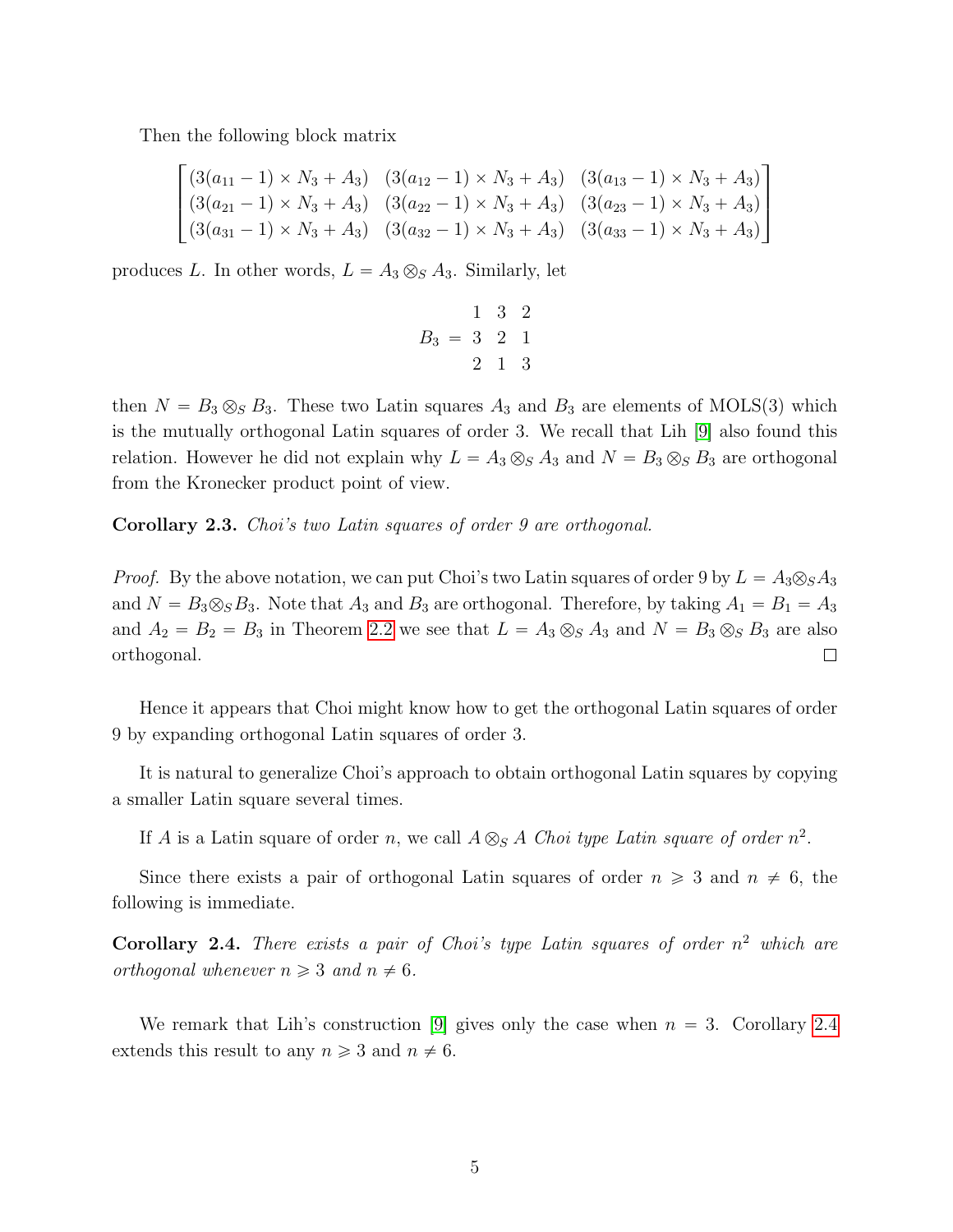### 3 Latin squares acted by the dihedral group  $D_8$

We have noticed that  $L$  is symmetric to  $N$  with respect to the 5th column of  $L$ . In other word, if we let  $L = (l_{ij})$ , then  $N = (l_{i(n+1-j)})$ . So we define some operation.

**Definition 2.** Let  $A = (a_{ij})$  be an  $n \times n$  matrix (or square or array). Define the  $n \times n$ matrix  $s_2(A)$  by  $s_2(A) = (a_{i(n+1-j)}).$ 

We can consider more symmetries. The *dihedral group of degree n* denoted by  $D_{2n}$  is a well-known group of order  $2n$  consisting of symmetries on a regular n-polygon consisting rotations and reflections. In this case, we concentrate on a square, so the dihedral group of order 8, denoted by  $D_8$ , is needed. In  $D_8$ , there are eight elements,  $s_0, s_1, s_2, s_3, r_1, r_2, r_3, r_4$ . Note that  $s_i$  for  $i = 0, 1, 2, 3$  denotes a reflection. More precisely,  $s_0$  is a horizontal reflection,  $s_1$  is a main diagonal reflection,  $s_2$  is a vertical reflection, and  $s_3$  is an antidiagonal reflection. Note that  $r_0$  denotes the rigid motion and  $r_i$ 's  $(i = 1, 2, 3)$  denote counterclockwise rotations by 90, 180, 270 degrees respectively so that  $r_2 = r_1^2$  and  $r_3 = r_1^3$ .

We can define a set  $D_8(A) = \{A, r_1(A), r_2(A), r_3(A), s_0(A), s_1(A), s_2(A), s_3(A)\}$  for a given Latin square A.

<span id="page-5-0"></span>**Definition 3.** Let  $L_n$  be the set of all Latin squares of order n. Then  $\sigma \in D_8$  is a function with  $\sigma : L_n \to L_n$  defined by

$$
r_0(A) = (a_{ij}), \quad r_1(A) = (a_{j(n+1-i)}), \quad r_2(A) = (a_{(n+1-i)(n+1-j)}),
$$

$$
r_3(A) = (a_{(n+1-j)i}), \quad s_0(A) = (a_{(n+1-i)j}), \quad s_1(A) = (a_{ji}),
$$

$$
s_2(A) = (a_{i(n+1-j)}), \quad s_3(A) = (a_{(n+1-j)(n+1-i)})
$$

where  $A \in L_n$  and  $A = (a_{ij}).$ 

Then we can regard an element in  $D_8$  as a function acting on  $L_n$ . In fact, the dihedral group  $D_8$  acts on  $L_n$  (or  $L_n$  is a  $D_8$ -set) as follows.

**Lemma 3.1.**  $L_n$  is a  $D_8$ -set.

*Proof.* Let  $\sigma \in D_8$  and  $A \in L_n$ . Since  $A = (a_{ij})$  is a Latin square of order n,  $\{a_{1j}, a_{2j}, \cdots, a_{nj}\}$  $t = \{a_{i1}, a_{i2}, \dots, a_{in}\} = \{1, 2, \dots, n\}$  for all  $i, j = 1, 2, \dots, n$ . Thus by definition,  $\sigma(A)$  is a Latin square.

If  $\sigma = r_0$ , then  $r_0(A) = A$  for any  $A \in L_n$ . Suppose that  $\sigma_1, \sigma_2 \in D_8$ . Let  $\sigma_3 = \sigma_1 \circ \sigma_2 \in D_8$ . It is straightforward to check that  $\sigma_3(A) = \sigma_1(\sigma_2(A))$  by Definition [3.](#page-5-0)  $\Box$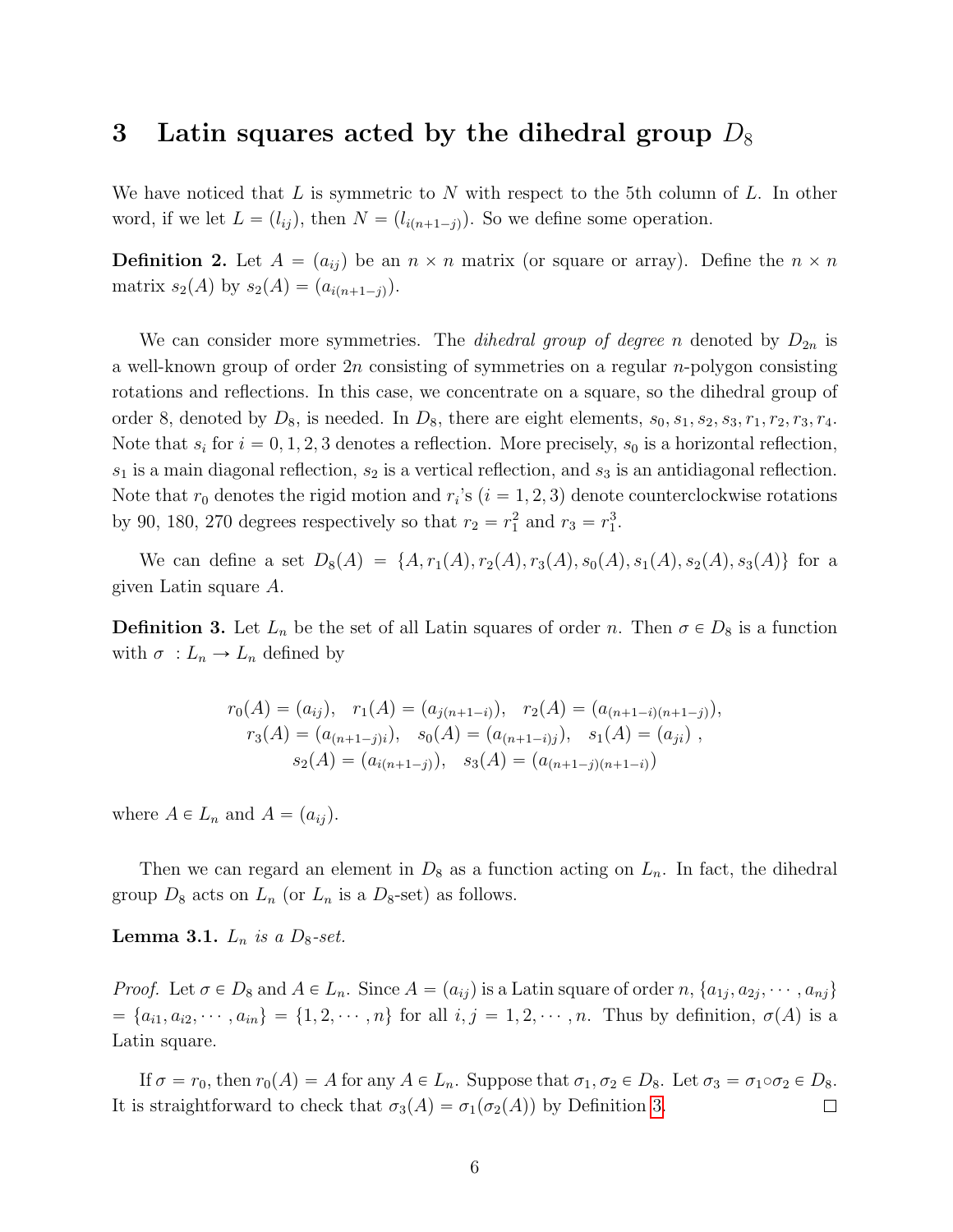In the Choi's Latin squares,  $N = s_2(L)$  (or  $L = s_2(N)$ ). Since L and N are orthogonal, we can say that L and  $s_2(L)$  are orthogonal. Then we can have some questions. Is L orthogonal to  $\sigma(L)$  for another  $\sigma$  in  $D_8$ ? And how many mutually orthogonal Latin squares are in the set  $D_8(L)$ ? Moreover, for any Latin square A, what is the maximum number of mutually orthogonal Latin squares in the set  $D_8(A)$ ?

<span id="page-6-0"></span>**Lemma 3.2.** Suppose A and B are Latin squares of order n and take an arbitrary  $\sigma \in D_8$ . Then A is orthogonal to B if and only if  $\sigma(A)$  is orthogonal to  $\sigma(B)$ .

By Lemma [3.2,](#page-6-0) we have a criteria when two Latin squares in the set  $D_8(A)$  are orthogonal. If two Latin squares A and B are orthogonal, we denote it by  $A \perp B$ :

$$
r_0(A) \perp s_0(A) \iff r_1(A) \perp s_1(A) \iff r_2(A) \perp s_2(A) \iff r_3(A) \perp s_3(A)
$$
  
\n
$$
r_0(A) \perp s_1(A) \iff r_1(A) \perp s_2(A) \iff r_2(A) \perp s_3(A) \iff r_3(A) \perp s_0(A)
$$
  
\n
$$
r_0(A) \perp s_2(A) \iff r_1(A) \perp s_3(A) \iff r_2(A) \perp s_0(A) \iff r_3(A) \perp s_1(A)
$$
  
\n
$$
r_0(A) \perp s_3(A) \iff r_1(A) \perp s_0(A) \iff r_2(A) \perp s_1(A) \iff r_3(A) \perp s_2(A)
$$
  
\n
$$
r_0(A) \perp r_1(A) \iff r_1(A) \perp r_2(A) \iff r_2(A) \perp r_3(A)
$$
  
\n
$$
\iff r_3(A) \perp r_0(A) \iff s_0(A) \perp s_1(A) \iff s_3(A) \perp s_0(A)
$$
  
\n
$$
r_0(A) \perp r_2(A) \iff r_1(A) \perp r_3(A) \iff s_0(A) \perp s_2(A) \iff s_1(A) \perp s_3(A)
$$
  
\n
$$
r_0(A) \perp r_2(A) \iff r_1(A) \perp r_3(A) \iff s_0(A) \perp s_2(A) \iff s_1(A) \perp s_3(A)
$$

Thus for finding mutually orthogonal Latin squares in  $D_8(A)$ , we should look at the orthogonality of  $A = r_0(A)$  and  $\sigma(A)$  for  $\sigma \in D_8$ .

<span id="page-6-1"></span>**Lemma 3.3.** For any  $A \in L_n$ , A is not orthogonal to  $r_2(A)$ .

*Proof.* Let  $A = (a_{ij})$  and  $r_2(A) = (b_{ij})$ . Suppose that A and  $r_2(A)$  are orthogonal. Then we have

$$
\{(a_{ij},b_{ij})\,|\,i,j=1,2,\cdots,n\}=\{(x,y)\,|\,x,y=1,2,\cdots,n\}\,.
$$

Therefore there exist some integers  $s_k, t_k$  such that  $(a_{s_k t_k}, b_{s_k t_k}) = (k, k)$  for each nonnegative integer  $k = 1, 2, \ldots n$ . Let  $n + 1 - s_k = s'_k$  and  $n + 1 - t_k = t'_k$ . Since  $b_{s_k t_k} = a_{s'_k t'_k}$  and  $b_{s'_k t'_k} = a_{s_k t_k}$ , so  $(a_{s_k t_k}, b_{s_k t_k}) = (b_{s_k t_k}, a_{s_k t_k}) = (a_{s'_k t'_k}, b_{s'_k t'_k})$ . It means that the two ordered pairs  $(a_{s_kt_k}, b_{s_kt_k})$  and  $(a_{s'_kt'_k}, b_{s'_kt'_k})$  are the same in the set  $\{(a_{ij}, b_{ij})\}$ . Since A and  $r_2(A)$ are orthogonal, we have  $(s_k, t_k) = (s'_k, t'_k)$ . That is,  $s_k = s'_k$  and  $t_k = t'_k$ . This implies that  $n = 2s_k - 1 = 2t_k - 1$ , that is,  $s_k = t_k$  for any k. It contradicts.  $\Box$ 

<span id="page-6-2"></span>**Lemma 3.4.** Let  $A \in L_n$  and n be even. Then A is not orthogonal to either  $s_0(A)$  or  $s_2(A)$ .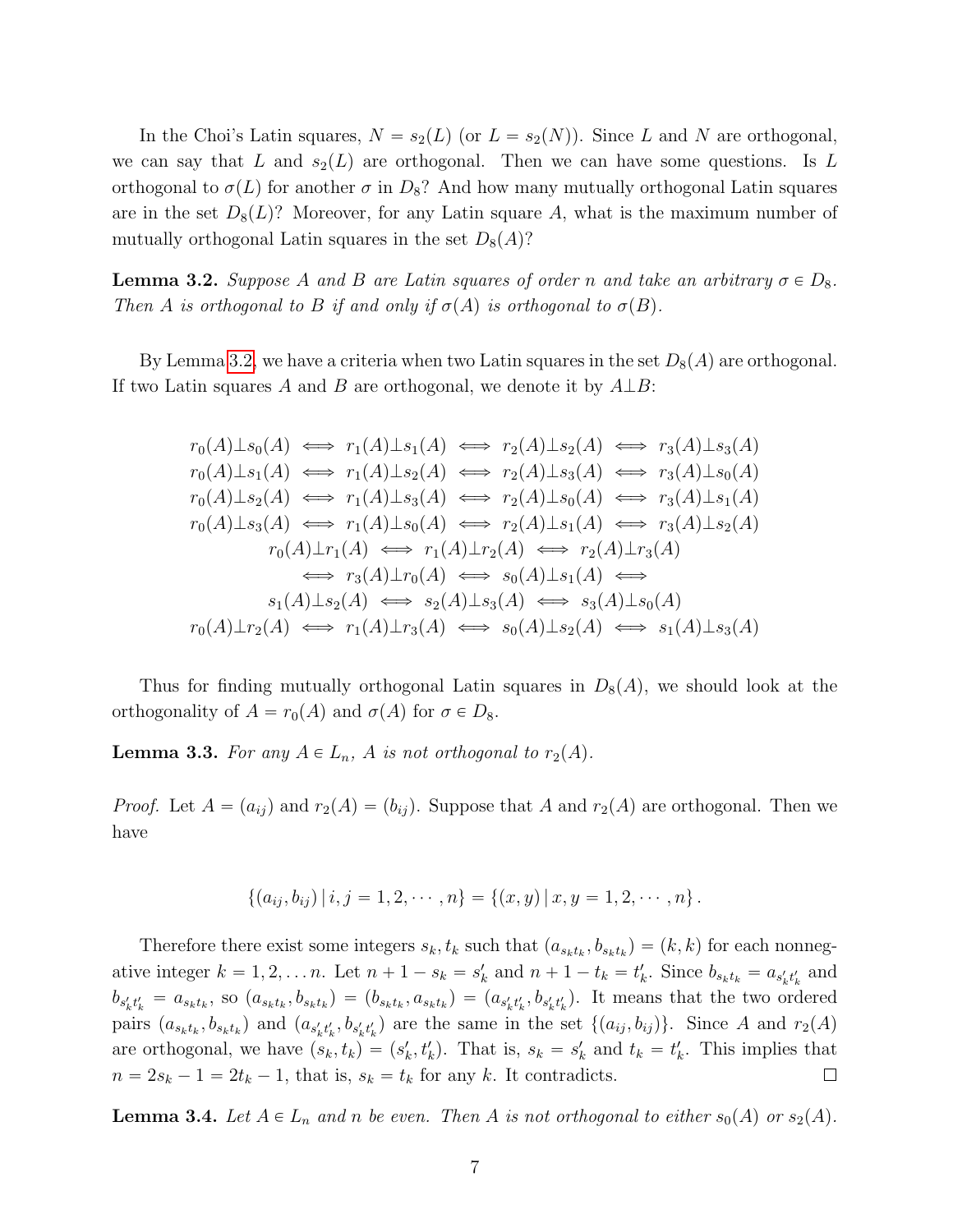*Proof.* Suppose that A is orthogonal to  $s_0(A)$ . Let  $s_0(A) = (a_{(n+1-i)j}) = b_{ij}$ . By the similar argument of proof of Lemma [3.3,](#page-6-1) there exist integer u and v such that  $a_{uv} = b_{uv} = k$  for some k. So  $a_{uv} = b_{uv} = a_{(n+1-u)v}$ . Since A is a Latin square, the entries in the v-th column are all distinct. Thus  $a_{uv} = a_{(n+1-u)v}$  implies  $u = n + 1 - u$  and so  $u = (n + 1)/2$ . However, n is even so that u is not an integer. It contradicts. Hence A is not orthogonal to  $s_0(A)$ . We can show that A is not orthogonal to  $s_2(A)$  in a similar manner.  $\Box$ 

**Theorem 3.5.** Let  $A \in L_n$  and n be odd. Then the maximum number of mutually orthogonal Latin squares of order n in the set  $D_8(A)$  is less than or equal to 4.

And if we assume that n is even, then the maximum number of mutually orthogonal Latin squares in the set  $D_8(A)$  is 2.

*Proof.* Let  $M$  be the set of mutually orthogonal Latin squares, which has the maximum number of mutually orthogonal Latin squares in the set  $D_8(A)$ . By Lemma [3.3,](#page-6-1) we can get  $r_0(A) \nleq r_2(A), r_1(A) \nleq r_3(A), s_0(A) \nleq s_2(A)$  and  $s_1(A) \nleq s_3(A)$ . If we take three or more elements of M from the set  $\{r_0(A), r_1(A), r_2(A), r_3(A)\}$ , then there should appear a pair of non-orthogonal Latin squares. Similarly, we cannot take three or more elements from the set  $\{s_0(A), s_1(A), s_2(A), s_3(A)\}$ . It means that the set M can be M =  ${r_{i_1}(A), r_{i_2}(A), s_{j_1}(A), s_{j_2}(A)}$ . Therefore we have that the maximum number of mutually orthogonal Latin squares in the set  $D_8(A)$  is less than or equal to four.

Suppose *n* is even and  $M = \{r_{i_1}(A), r_{i_2}(A), s_{j_1}(A), s_{j_2}(A)\}\$ . It is possible that M does not contain  $r_0(A)$ , however, we can get the set of 4 mutually orthogonal Latin squares containing  $r_0(A)$  by the group action. So without loss of generality, assume that  $r_{i_1} = r_0$ . By Lemma [3.4,](#page-6-2)  $s_{j_1}, s_{j_2}$  should be 1 and 3. However  $s_1(A) \not\perp s_3(A)$  by Lemma [3.3,](#page-6-1) so  $|M| \neq 4$ . Now suppose that  $M = \{r_0(A), r_{i_2}(A), s_{j_1}(A)\}\$ . Note that  $i_2 = 1, 3$  and  $j_1 = 1, 3$ . However, Lemma [3.4](#page-6-2) also implies that  $r_1(A) \nleq s_1(A), r_1(A) \nleq s_3(A), r_3(A) \nleq s_1(A)$  and  $r_3(A) \nleq s_3(A)$ . Thus  $|M| \neq 3$ . Therefore  $|M| = 2$  if n is even.  $\Box$ 

Corollary 3.6. Let L be one of Choi's Latin squares of order 9. Then the maximum number of mutually orthogonal Latin squares in  $D_8(L)$  is two.

*Proof.* By Theorem 3.5 there are at most 4 mutually orthogonal Latin squares in  $D_8(L)$ . Without loss of generality, we may assume that  $L$  is one of them. We first show that there are only two mutually orthogonal Latin squares among  $L, r_1(L), r_2(L), r_3(L)$ . By Lemma 3.3, L is not orthogonal to  $r_2(L)$ . This also implies that  $r_1(L)$  is not orthogonal to  $r_3(L)$ . On the other hand, we have checked by enumerating all ordered pairs that  $L$  is orthogonal to both  $r_1(L)$  and  $r_3(L)$ . Therefore we have only two cases  $\{L, r_1(L)\}\$  and  $\{L, r_3(L)\}\$  among rotations.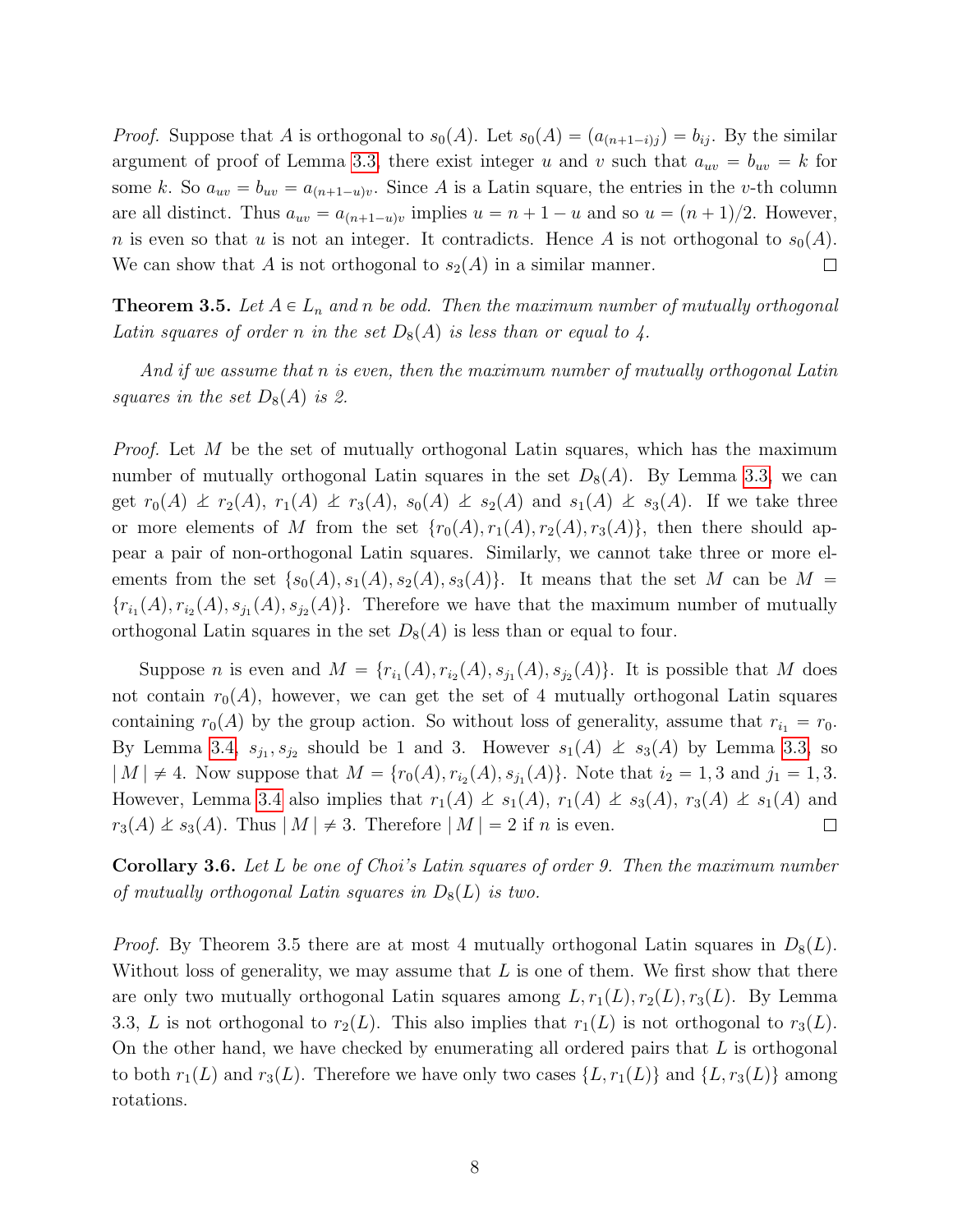We can easily check that L is orthogonal to both  $s_0(L)$  and  $s_2(L)$  while L is neither orthogonal to  $s_1(L)$  nor to  $s_3(L)$  because the two diagonal reflections do not change the value of 5 in the main diagonal. However  $s_0(L)$  cannot be orthogonal to  $s_2(L)$  because they reduce to L and  $r_2(L)$  which are not orthogonal by Lemma 3.3.

Therefore we have the following four possibilities.

- 1.  $\{L, r_1(L), s_0(L)\}\$
- 2.  ${L, r_1(L), s_2(L)}$
- 3.  ${L, r_3(L), s_0(L)}$
- 4.  ${L, r_3(L), s_2(L)}$

|          | 132798465 | 978312645 |                 | 132798465 |          | 978312645 |
|----------|-----------|-----------|-----------------|-----------|----------|-----------|
|          | 321987654 | 789123456 |                 | 321987654 |          | 789123456 |
|          | 213879546 | 897231564 |                 | 213879546 |          | 897231564 |
|          | 798465132 | 312645978 |                 | 798465132 |          | 312645978 |
| $r_1(L)$ | 987654321 | 123456789 | $s_2(L)$<br>$=$ | 987654321 | $r_3(L)$ | 123456789 |
|          | 879546213 | 231564897 |                 | 879546213 |          | 231564897 |
|          | 465132798 | 645978312 |                 | 465132798 |          | 645978312 |
|          | 654321987 | 456789123 |                 | 654321987 |          | 456789123 |
|          | 546213879 | 564897231 |                 | 546213879 |          | 564897231 |

We have checked that  $r_1(L)$  is not orthogonal to  $s_0(L)$  because  $(4, 6)$  is repeated and  $r_1(L)$ is not orthogonal to  $s_2(L)$  because  $(4, 4)$  is repeated. Similarly,  $r_3(L)$  is not orthogonal to  $s_0(L)$  because (6, 6) is repeated and  $r_3(L)$  is not orthogonal to  $s_2(L)$  because (6, 4) is repeated. These are visualized by pairing the bold face numbers in  $r_1(L), s_0(L), s_2(L), r_3(L)$ .

Therefore, we have  $\{L, r_1(L)\}, \{L, s_0(L)\}, \{L, s_2(L)\}, \text{ or } \{L, r_3(L)\} \text{ as a maximal mu-}$ tually orthogonal Latin square subset of  $D_8(L)$ . Hence the maximum number of mutually orthogonal Latin squares in  $D_8(L)$  is two.  $\Box$ 

If a Latin square A of order n is orthogonal to  $\sigma(A)$  for some  $\sigma \in D_8(A)$ , we call such A a dihedral Latin square. We recall that a Latin square A is self-orthogonal if it is orthogonal to its transpose [\[12\]](#page-15-0). Since the transpose of A can be represented as  $s_1(A)$  ( $s_1$  is a main diagonal reflection), the concept of a dihedral Latin square includes the concept of a selforthogonal Latin square. For example, Choi's two Latin squares  $L, N$  of order 9 are dihedral since  $N = s_2(L)$ .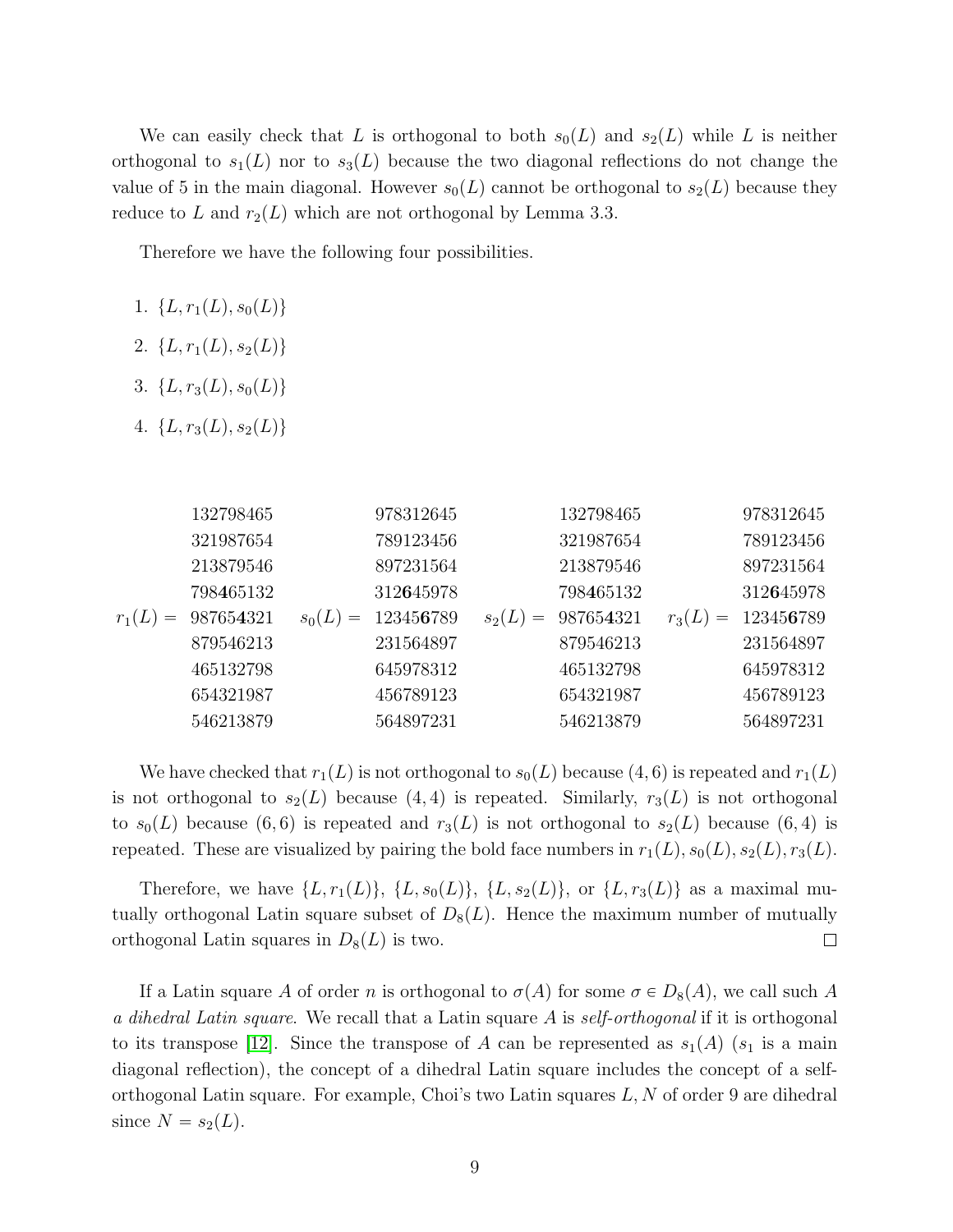Let us take another example as follows.

|  | 1 2 3 4 |         |                                                                                                                                                                                                                    | 4 2 1 3 |  | 1 3 4 2                  |  |
|--|---------|---------|--------------------------------------------------------------------------------------------------------------------------------------------------------------------------------------------------------------------|---------|--|--------------------------|--|
|  |         |         | $A = \begin{pmatrix} 3 & 4 & 1 & 2 \\ 4 & 3 & 2 & 1 \end{pmatrix}$ $r_1(A) = \begin{pmatrix} 3 & 1 & 2 & 4 \\ 2 & 4 & 3 & 1 \end{pmatrix}$ $s_1(A) = \begin{pmatrix} 2 & 4 & 3 & 1 \\ 3 & 1 & 2 & 4 \end{pmatrix}$ |         |  |                          |  |
|  |         |         |                                                                                                                                                                                                                    |         |  |                          |  |
|  |         | 2 1 4 3 |                                                                                                                                                                                                                    | 1 3 4 2 |  | $4\quad 2\quad 1\quad 3$ |  |

Then A and  $r_1(A)$  are a pair of orthogonal Latin squares. So A is a dihedral Latin square. Similarly, A and  $s_1(A)$  are orthogonal. So A is self-orthogonal too. However  $r_1(A)$ is not orthogonal to  $s_1(A)$  since  $(1, 4)$  is repeated. By the previous theorem, the maximum number of mutually orthogonal Latin squares in the set  $D_8(A)$  is 2.

Consider Choi's type Latin squares  $A \oplus_S A$ ,  $r_1(A) \oplus_S r_1(A)$ , and  $s_1(A) \oplus_S s_1(A)$ . Then  $A \oplus_{S} A$  is orthogonal to both  $r_1(A) \oplus_{S} r_1(A)$  and  $s_1(A) \oplus_{S} s_1(A)$ .

#### 4 Magic squares from Latin squares

**Definition 4.** A magic square of order n is an  $n \times n$  array (or matrix) of the  $n^2$  consecutive integers with the sums of each row, each column, each main diagonal, and each antidiagonal are the same.

For example,

$$
\begin{array}{ccccc}\n4 & 9 & 2 \\
3 & 5 & 7 \\
8 & 1 & 6\n\end{array}
$$

is a magic square of order 3 since the sums of each row, column, main diagonal and antidiagonal are the same. Similarly, for order  $n$  Latin square, we assume the symbols are  $\{1, 2, \cdots, n^2\}.$ 

Then the question is what the relation between Latin squares and magic squares is. We need the following definition.

**Definition 5.** Let A be a Latin square of order n. Then, A is called a *double-diagonal* Latin square  $[6]$ ,  $[7]$  if the *n* entries in main diagonal are all distinct and the *n* entries in antidiagonal are also all distinct.

A construction of orthogonal double-diagonal Latin squares has been actively studied [\[4\]](#page-14-0), [\[1\]](#page-14-8), [\[12\]](#page-15-0).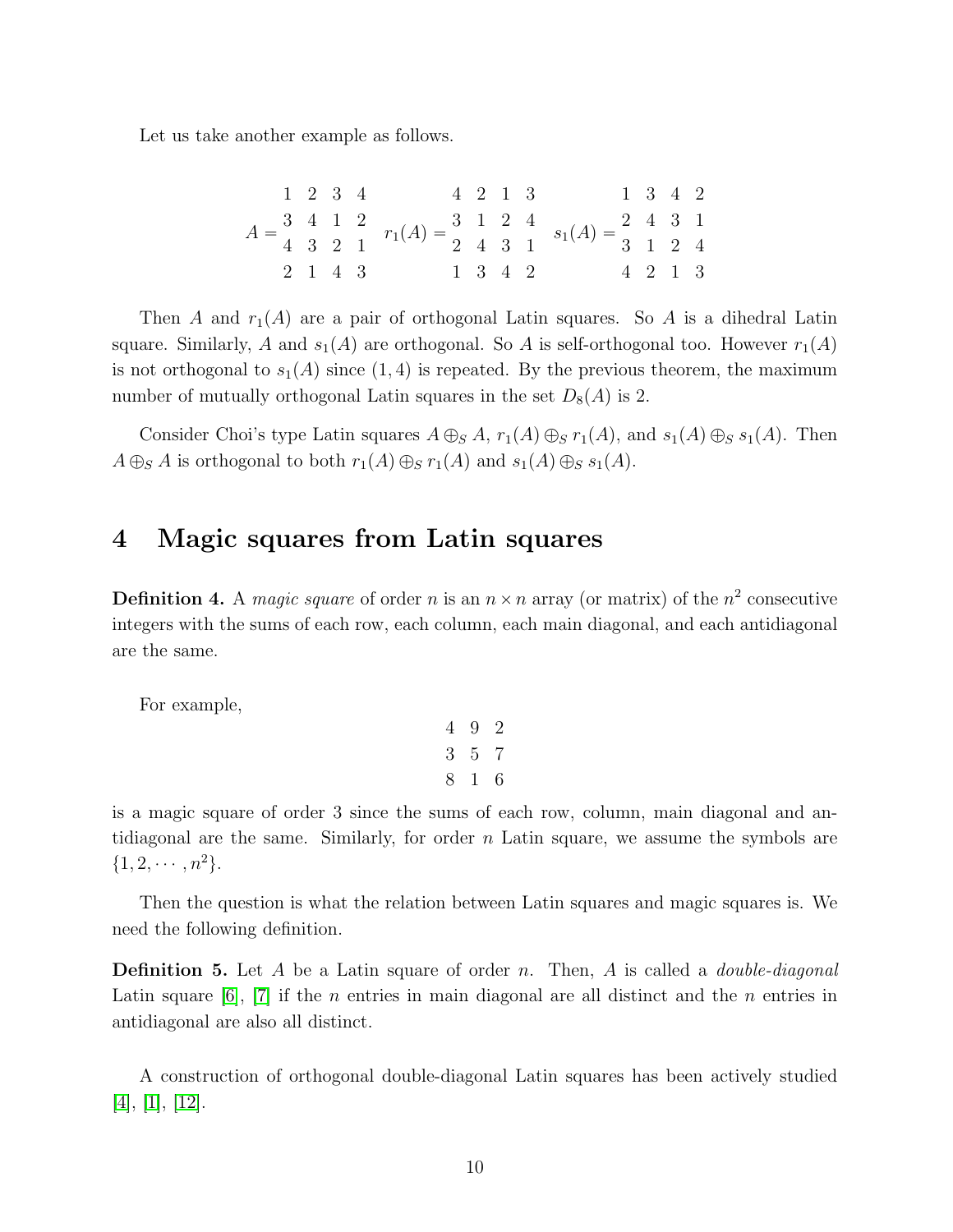<span id="page-10-0"></span>**Theorem 4.1.** ([\[8\]](#page-14-1)) Suppose a pair of orthogonal double-diagonal Latin squares of order n exist. Then a magic square of order n can be constructed from them.

**Definition 6.** Suppose  $A = (a_{ij})$  and  $B = (b_{ij})$  are orthogonal Latin squares of order n. Then define an  $n \times n$  square  $A +_S B$  by

$$
A +_{S} B = (n(a_{ij} - 1) + b_{ij}).
$$

This  $A +_{S} B$  is not necessarily a magic square since its sums of two main diagonals is not the same as its sums of columns or rows. Theorem [4.1](#page-10-0) states that if the two Latin squares A and B are orthogonal and double-diagonal, then  $A +_{S} B$  is a magic square.

And the another noticeable point is that the pair of Choi's orthogonal Latin squares is not double-diagonal. However, Choi's squares also can produce a magic square even though they are not double-diagonal.

<span id="page-10-1"></span>Theorem 4.2. If there is a pair of orthogonal Latin squares A and B of order n such that the sum of main diagonal of each of A and B is  $n(n + 1)/2$  and the sum of antidiagonal of each of A and B is  $n(n + 1)/2$ , then  $A +_S B$  is a magic square of order n.

*Proof.* Suppose  $A = (a_{ij})$  and  $B = (b_{ij}), (i, j \in \{1, 2, \dots, n\})$  are orthogonal Latin squares such that  $\boldsymbol{n}$  $\boldsymbol{n}$ 

$$
\sum_{i=1}^{n} a_{ii} = \sum_{i=1}^{n} b_{ii} = \frac{n(n+1)}{2}
$$

and

$$
\sum_{i=1}^{n} a_{i(n+1-i)} = \sum_{i=1}^{n} b_{i(n+1-i)} = \frac{n(n+1)}{2}.
$$

Now define  $M = (m_{ij})$  by  $M = (m_{ij}) = (n(a_{ij} - 1) + b_{ij})$ . We want to show that M is a magic square. Since  $1 \leq a_{ij}$ ,  $b_{ij} \leq n$  for all  $(i, j)$ ,  $1 \leq n(a_{ij} - 1) + b_{ij} \leq n^2$ . We first show that each  $m_{ij}$  is distinct. Suppose  $n(a_{uv} - 1) + b_{uv} = n(a_{st} - 1) + b_{st}$ . Then  $n(a_{uv} - a_{st}) = b_{st} - b_{uv}$ . So  $n \mid (b_{st} - b_{uv})$ . However,  $1 \leq b_{ij} \leq n$  for all  $(i, j)$ , so  $1 - n \leq b_{st} - b_{uv} \leq n - 1$ . Thus  $n | (b_{st} - b_{uv})$  implies  $b_{st} - b_{uv} = 0$  and so  $a_{uv} = a_{st}$ . Since A and B are orthogonal Latin squares,  $(u, v) = (s, t)$ . Hence if  $(u, v) \neq (s, t)$  then  $n(a_{uv} - a_{st}) \neq b_{st} - b_{uv}$  so all  $m_{ij}$  are distinct.

Now calculate the sums.

$$
\sum_{i=1}^{n} \{n(a_{ij}-1)+b_{ij}\}=n\sum_{i=1}^{n} a_{ij}-n^{2}+\sum_{i=1}^{n} b_{ij}=\frac{n(n^{2}+1)}{2},
$$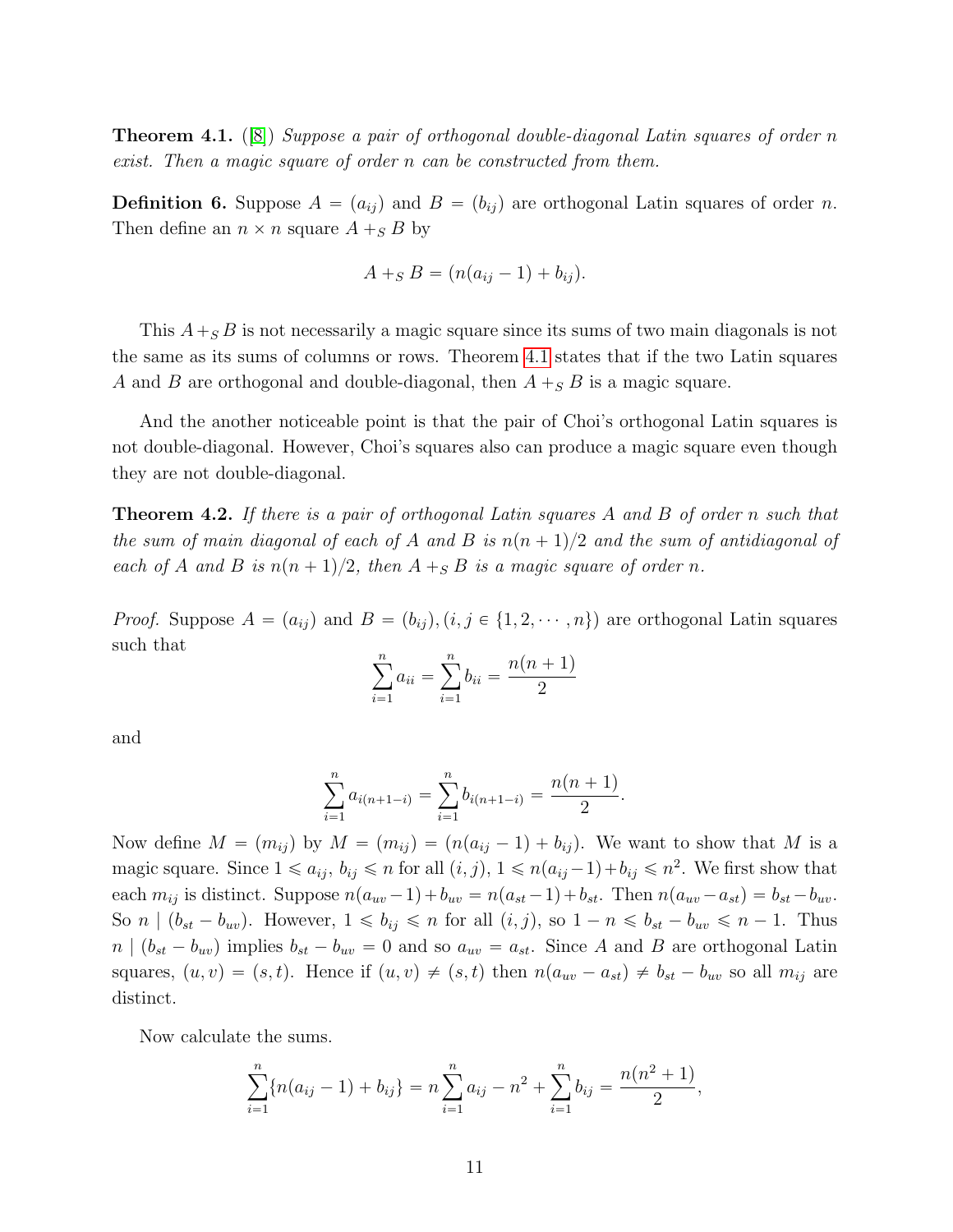$$
\sum_{j=1}^{n} \{n(a_{ij} - 1) + b_{ij}\} = n \sum_{j=1}^{n} a_{ij} - n^2 + \sum_{j=1}^{n} b_{ij} = \frac{n(n^2 + 1)}{2},
$$
  

$$
\sum_{i=1}^{n} \{n(a_{ii} - 1) + b_{ii}\} = n \sum_{i=1}^{n} a_{ii} - n^2 + \sum_{i=1}^{n} b_{ii} = \frac{n(n^2 + 1)}{2},
$$

and similarly,

$$
\sum_{i=1}^{n} \{n(a_{i(n+1-i)} - 1) + b_{i(n+1-i)}\} = \frac{n(n^2 + 1)}{2}.
$$

Thus the sums are the same. Hence M is a magic square.

We have an existence theorem satisfying Theorem [4.2.](#page-10-1)

<span id="page-11-0"></span>**Theorem 4.3.** For any odd number  $n \geq 3$ , there exists a pair of orthogonal Latin squares each of whose sum of main diagonal (and antidiagonal respectively) is  $n(n + 1)/2$ .

*Proof.* Suppose  $n = 2k - 1$  where  $k \ge 2$ . Let  $A_n = (a_{ij})$  be a matrix where each descending diagonal from left to right is constant like following matrix:

A<sup>n</sup> " k n k ´ 1 n ´ 1 . . . k ` 2 2 k ` 1 1 1 k . . . . . . . . . . . . k ` 2 2 k ` 1 k ` 1 . . . k . . . . . . n ´ 1 . . . k ` 2 2 2 . . . . . . . . . n k ´ 1 n ´ 1 . . . k ` 2 . . . . . . . . . <sup>1</sup> k n . . . . . . . . . k ´ 2 . . . <sup>2</sup> <sup>k</sup> ` 1 1 . . . . . . . . . n ´ 1 n ´ 1 k ´ 2 . . . 2 . . . . . . k . . . k ´ 1 k ´ 1 n ´ 1 k ´ 2 . . . . . . . . . . . . k n n k ´ 1 n ´ 1 k ´ 2 . . . 2 k ` 1 1 k

In particular, if  $n = 3$  and  $k = 2$ , we get Latin square  $A_3$  in Section 2. Since Latin square  $B_3$  in Section 2 is obtained by reflecting  $A_3$  along the 2nd column of  $A_3$ , it is natural to reflect  $A_n$  along the kth column of  $A_n$  as follows.

The sum of main diagonal and the sum of antidiagonal of  $A_n$  are  $n(n + 1)/2$  since  $\sum_{n=1}^{\infty}$ The sum of main diagonal and the sum of an  $\sum_{i=1}^{n} a_{ii} = n \times k = n(n+1)/2$  and  $\sum_{i=1}^{n} a_{i(n+1-i)} =$  $\frac{1}{\nabla^n}$  $i = n(n + 1)/2$ . Recall that  $s_2(A)$ is the Latin square obtained by reflecting along the middle vertical line of  $A_n$ . Then  $s_2(A_n)$ has the same sum of the main diagonal (and antidiagonal respectively) of  $A_n$  since the trace of  $A_n$ ,  $tr(A_n)$  is the sum of antidiagonal (and main diagonal respectively) of  $s_2(A_n)$ .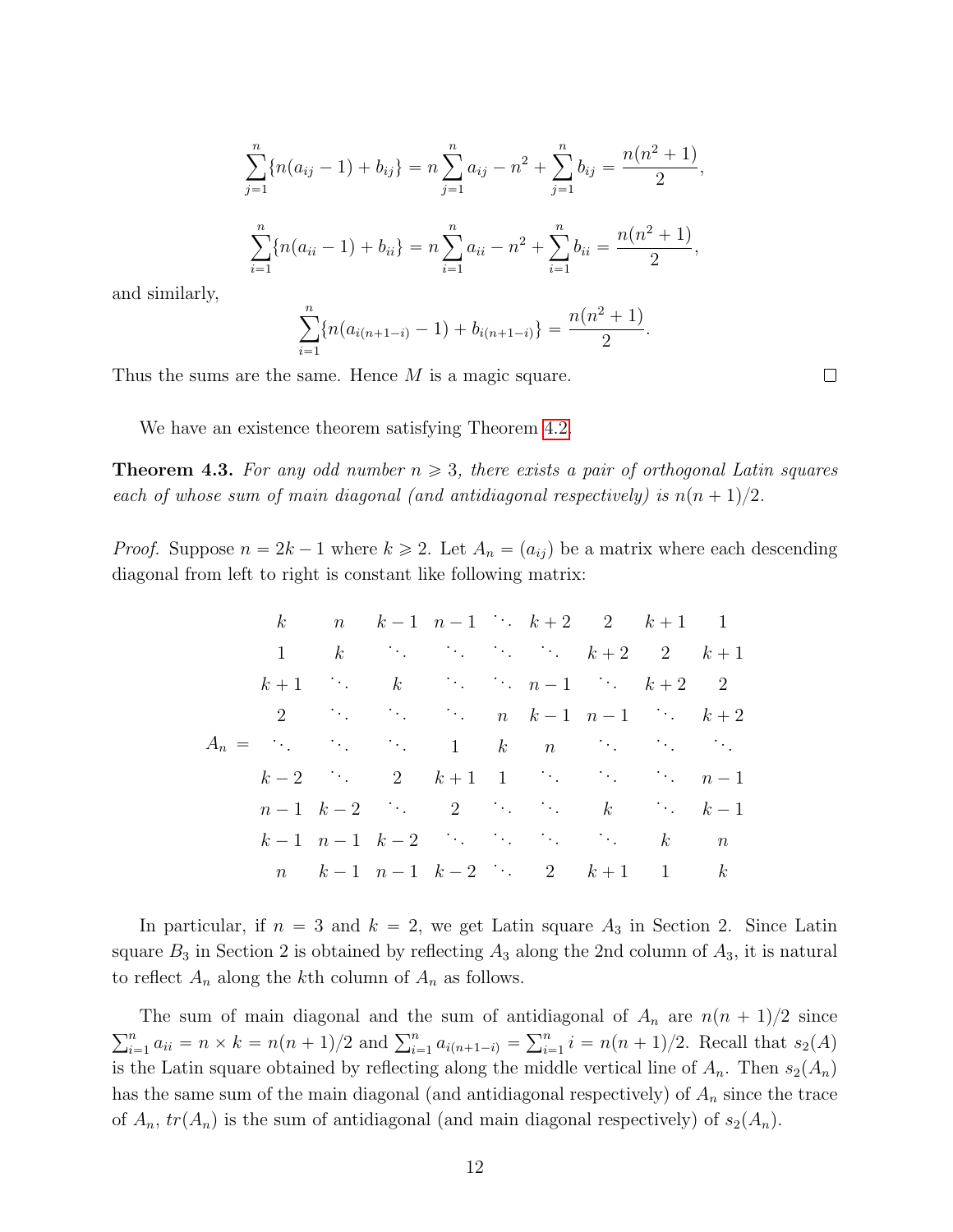Now it remains to show that A and  $s_2(A_n)$  are orthogonal. There is a one-to-one correspondence between pandiagonals of  $A_n$  and line equations; let  $y = x + \alpha$  be a line with  $\alpha \in \mathbb{Z}_n$ . Then each constant pandiagonal corresponds to each equation of line. For example,  $y = x$  corresponds to the diagonal constant k in  $A_n$  since  $k = a_{ij} \Leftrightarrow i = j$  in  $\mathbb{Z}_n$ . (i,e.  $(i, j)$  is a root of  $y = x$  in  $\mathbb{Z}_n$ ). Similarly,  $x = y - 2$  corresponds to the constant  $k - 1, \dots,$  $x = y - (n - 1)$  corresponds to the constant 1. And  $x = y + (n - 1)$  corresponds to the constant n,  $x = y + (n - 3)$  corresponds to the constant  $n - 1, \dots, x = y + 2$  corresponds to the constant  $k + 1$ . Then we can do this to  $s_1(A)$ ; similarly,  $x = -y$  corresponds to the constant k,  $\cdots$ ,  $x = -y - (n - 1)$  corresponds to the constant 1. And  $x = -y + (n - 1)$ corresponds to the constant  $n, \dots, x = -y + 2$  corresponds to the constant  $k + 1$ . Any two lines  $x = y + \alpha$  and  $x = -y + \beta$  have exactly one unique root. It means that an entry  $(a_{ij}, a_{i(n+1-j)})$  appears only once.  $\Box$ 

By the above theorem, we get a magic square constructed from a pair of orthogonal Latin squares which are not double-diagonal. Although there are many other ways to construct magic squares, our method is the way Choi obtained magic squares from two orthogonal non-double-diagonal Latin squares.

However, we can ask a question "What does happen if  $n$  is even?" It is well known that a pair of orthogonal Latin square does not exist when  $n = 2$  and  $n = 6$ , and so it is more difficult to get an even order magic square consisting of a pair of Latin squares. So we construct magic squares of some even order cases in a different way.

**Lemma 4.4.** Suppose that a Latin square  $A_1$  of order n has main diagonal and antidiagonal sums  $n(n+1)/2$  respectively and that a Latin square  $B_1$  of order m has main diagonal and antidiagonal sums  $m(m + 1)/2$  respectively. Then  $A_1 \otimes B_1$  is a Latin square of order mn with main diagonal and antidiagonal sums  $nm(nm + 1)/2$  respectively.

*Proof.* The fact that  $A_1 \otimes_S B_1$  is a Latin square of order mn follows from Theorem 2.2. It remains to show that the two sums give  $nm(nm + 1)/2$ .

First we consider the sum of main diagonal of  $A_1 \otimes_S B_1$ . By definition of  $A_1 \otimes_S B_1$ , its main diagonal sum is equal to

$$
m\{m\sum_{i=1}^{n}a_{ii}-mn\}+(\sum_{i=1}^{m}b_{ii})n=m^{2}\left\{\frac{n(n+1)}{2}-n\right\}+\frac{mn(m+1)}{2}=\frac{mn(mn+1)}{2}.
$$

Similarly its antidiagonal sum is equal to

$$
m\{m\sum_{i=1}^{n}a_{i(n+1-i)}-mn\}+(\sum_{i=1}^{m}b_{i(n+1-i)})n=m^{2}\left\{\frac{n(n+1)}{2}-n\right\}+\frac{mn(m+1)}{2}=\frac{mn(mn+1)}{2}.
$$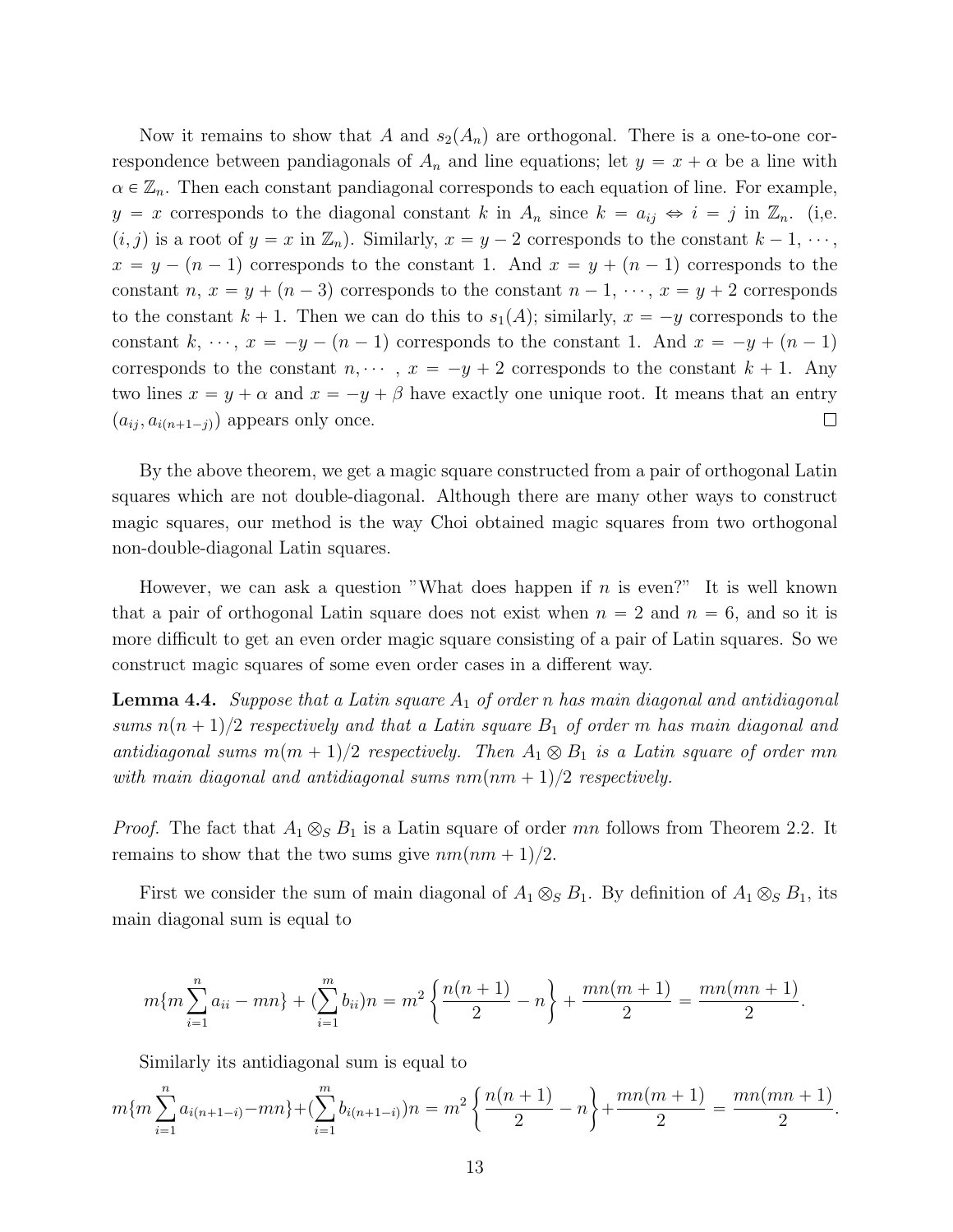This completes the proof.

**Theorem 4.5.** For every n with  $n \equiv 2 \pmod{4}$ , there exists a pair of orthogonal Latin squares each of whose sum of main diagonal (and antidiagonal, respectively) is  $n(n + 1)/2$ .

Proof. Define four Latin squares by

|         |                |              | $A_1 =$         | $\mathbf{1}$<br>4 | $\mathbf{1}$<br>$2 \quad 3 \quad 4 \quad 1$ | 2 3 | 4 3 2<br>$A_2 = \begin{pmatrix} 4 & 2 & 1 \\ 2 & 4 & 3 \end{pmatrix}$<br>3 2 1 4 1 3 4 2 |   | 3 1 2 4<br>2 4 3 1 | -3 |  |                                                      |  |
|---------|----------------|--------------|-----------------|-------------------|---------------------------------------------|-----|------------------------------------------------------------------------------------------|---|--------------------|----|--|------------------------------------------------------|--|
|         |                |              |                 |                   |                                             |     |                                                                                          |   |                    |    |  |                                                      |  |
|         |                |              | 1 5 8 4 2 6 7 3 |                   |                                             |     | 1 4 5 8 2 6 3 7                                                                          |   |                    |    |  |                                                      |  |
| $B_{1}$ |                |              | 3 8 5 2 4 7 6 1 |                   |                                             |     | 4 1 8 5 6 2 7 3                                                                          |   |                    |    |  |                                                      |  |
|         | 8              |              | 3 2 5 7 4 1 6   |                   |                                             |     |                                                                                          |   |                    |    |  | 3 8 1 6 5 7 2 4                                      |  |
|         |                |              | 6 2 3 7 5 1 4 8 |                   |                                             |     |                                                                                          |   |                    |    |  | 8 3 6 1 7 5 4 2                                      |  |
|         |                |              | 2 6 7 3 1 5 8 4 |                   |                                             |     | $B_2 =$                                                                                  |   |                    |    |  | $7\quad 5\quad 4\quad 2\quad 8\quad 3\quad 6\quad 1$ |  |
|         | $\overline{4}$ |              | 7 6             |                   | 1 3 8 5 2                                   |     |                                                                                          |   |                    |    |  | 5 7 2 4 3 8 1 6                                      |  |
|         |                |              | 7 4 1 6         |                   | 8 3 2 5                                     |     |                                                                                          |   |                    |    |  | 6 2 7 3 4 1 8 5                                      |  |
|         | $5^{\circ}$    | $\mathbf{1}$ | $\overline{4}$  |                   | 8 6 2 3 7                                   |     | $\overline{2}$                                                                           | 6 | 3 7                |    |  | 1 4 5 8                                              |  |

Then  $A_1$  and  $A_2$  are orthogonal.  $B_1$  and  $B_2$  are also orthogonal. So we can construct two orthogonal Latin squares of order 4k (where k is an integer) using the following way.

If we want to construct of orthogonal Latin squares of order  $4t$  with  $t$  odd, then we can make two Latin squares  $A_1 \otimes_S C_1$  and  $A_2 \otimes_S C_2$  where  $C_1$  and  $C_2$  are orthogonal Latin squares of order t and the sums of diagonal and antidiagonal are  $t(t+1)/2$  (By Theorem [4.3,](#page-11-0) we can get such pair of Latin squares). Then  $A_1 \otimes_S C_1$  and  $A_2 \otimes_S C_2$  are orthogonal by Theorem 2.2 and each sum of their diagonal and antidiagonal is  $4t(4t + 1)/2$  by Lemma 4.4.

Or if we want to construct orthogonal Latin squares of order  $2^p$  with  $p \ge 3$ , we recursively use the substituted Kronecker products of  $A_1, B_1, A_2$ , and  $B_2$ .

So we can construct orthogonal Latin Squares of an even order  $n$  which is not of the form of 2r (r is odd) each of whose sum of diagonal (and antidiagonal, respectively) is  $n(n+1)/2$ .  $\Box$ 

**Corollary 4.6.** For any integer n with  $n \neq 2r$  where r is odd, there exists a pair of nondouble-diagonal orthogonal Latin Squares of order n such that the pair of Latin squares can produce a magic square of order n.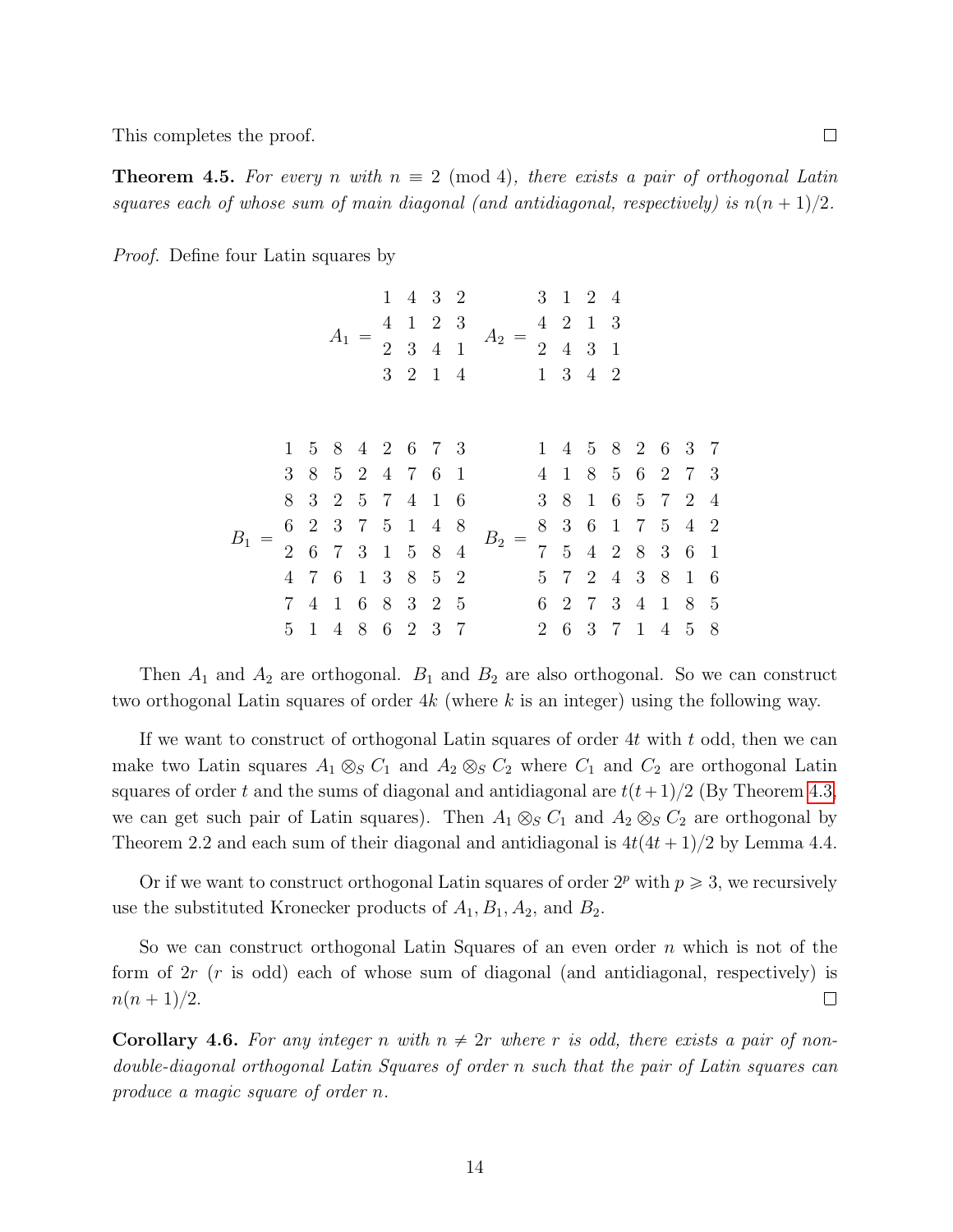*Proof.* By Theorems 4.2, 4.3, and 4.5, we can construct a magic square of order n where  $n \neq 2r$  (*r* is odd).  $\Box$ 

Therefore, Choi's orthogonal Latin squares of various orders give a new way to construct magic squares based on non-double-diagonal orthogonal Latin squares.

# References

- <span id="page-14-8"></span>[1] J. W. Brown, F. CHerry, L. Most, M. Most, E. T. Parker, and W. D. Wallis, Completion of the spectrum of orthogonal diagonal Latin squares, in Graphs, Matrices and Desings, Dekker, 43-49, 1992.
- [2] S.-J. Choi, Gusuryak, Seoul National University Kyujanggak Institute for Korean Studies.
- <span id="page-14-3"></span>[3] C. J. Colbourn, J. H. Dinitz, Handbook of Combinatorial Designs, Second Edition. CRC Press. p. 12, 2007.
- <span id="page-14-0"></span>[4] J. Dienes and A. D. Keedwell, Latin squares and their applications, Academic Press, 2nd edition, 2015.
- <span id="page-14-2"></span>[5] L. Euler, De Quadratis Magicis. OperaOmnia, Ser.I, Vol.7, 441-457, 1911 and Commentationes Arithmeticae 2 (1849) 593-602.
- <span id="page-14-6"></span>[6] A. J. W. Hilton, Some simple constructions for double diagonal Latin squares, Sankhya: The Indian Journal of Statistics 1974, Volume 36, Series B, Pt. 3, pp. 215-229
- <span id="page-14-7"></span>[7] A. J. W. Hilton and S. H. Scott, A further construction of double diagonal orthogonal Latin squares, Discrete Math, 5 (1973), 79-86
- <span id="page-14-1"></span>[8] C. F. Laywine, G. L. Mullen, Discrete Mathematics Using Latin Squares, John Wiley & Sons, 1998.
- <span id="page-14-5"></span>[9] K.-W. Lih, A remarkable Euler square before Euler, Mathematics Magazine, 83(2010), 163-167.
- <span id="page-14-4"></span>[10] Francel Margaret, John David, The dihedral group as the array stabilizer of an augmented set of mutually orthogonal Latin squares, Ars Combin. 97A (2010), 235-252.
- [11] H.-Y. Song, Choi's orthogonal latin squares is at least 67 years earlier than Eulers, presentation to the 2008 Global KMS Conference, Jeju, Korea.